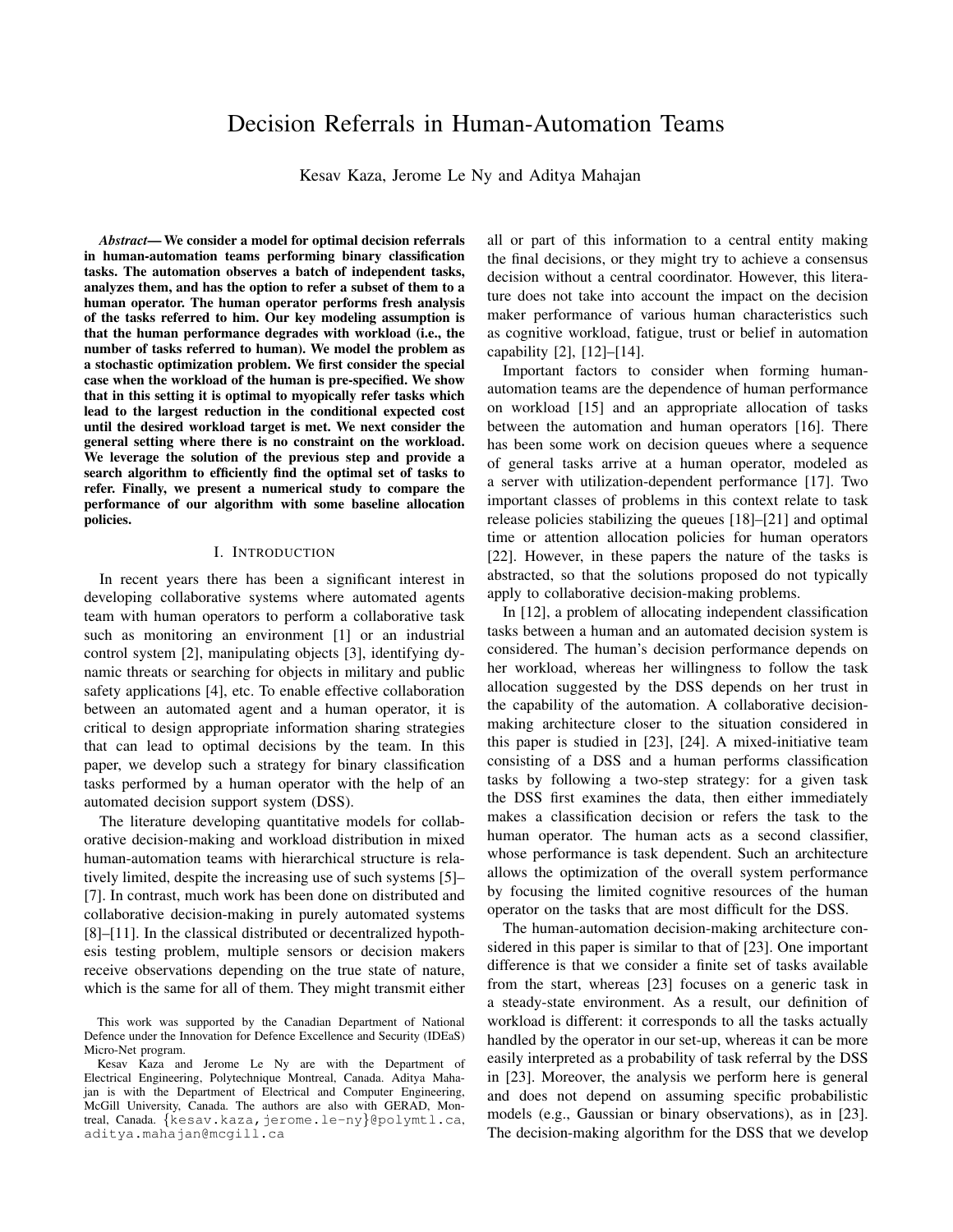here is also provably optimal, whereas [23] optimizes the parameters of a specific task referral heuristic, for specific classification error costs.

The rest of the paper is organized as follows. In Section II, we present the system model and problem formulation for decision referrals. In Section III, we present an algorithm to obtain the optimal policy for decision referrals. In Section IV, we compare the performance of the proposed algorithm with a few baseline allocation schemes. We conclude in Section V.

# II. SYSTEM MODEL AND PROBLEM FORMULATION

We consider a DSS consisting of an automation and a human performing binary classification on a batch of tasks. The batch consists of  $K$  independent identically distributed tasks and we use  $\mathcal{K} := \{1, \ldots, K\}$  to denote the entire batch. Each task  $k \in \mathcal{K}$  has a binary state  $H_k \in \{H_0, H_1\}.$ The automation and the human receive an observation for each task. We use  $Y_{1,k} \in \mathcal{Y}_1$  and  $Y_{2,k} \in \mathcal{Y}_2$  to denote the observations received by the automation and the human, respectively, for task  $k \in \mathcal{K}$ . These observations are random variables which depend on the true state  $H_k$ .

The states  $H_{1:K}$  are independent across tasks, the observations  $Y_{1,1:K}$  and  $Y_{2,1:K}$  are independent and identically distributed across tasks, and for every task  $k \in \mathcal{K}$ , the observations  $Y_{1,k}$  and  $Y_{2,k}$  are conditionally independent given  $H_k$ .

The DSS operates as follows. First, the automation sees the observations  $Y_{1,1:K}$  of the entire batch and, for each task  $k \in \mathcal{K}$ , decides to either classify the task as  $\mathcal{H}_0$  or  $\mathcal{H}_1$  or to refer (i.e., transfer) the task to the human. Let  $\mathcal{N} \subset \mathcal{K}$ denote the indices of the tasks referred to the human. The human then sees the observations  ${Y_{2,n}}_{n \in \mathcal{N}}$  of the tasks referred to her and classifies each of the referred task  $n$  as  $\mathcal{H}_0$  or  $\mathcal{H}_1$ .

#### *A. Observation models*

We assume that the automation has a static observation model  $P_1$  : { $\mathcal{H}_0$ ,  $\mathcal{H}_1$ }  $\rightarrow \Delta(\mathcal{Y}_1)$ . In particular,

$$
\mathbb{P}(Y_{1,1},\ldots,Y_{1,K})=\prod_{k\in\mathcal{K}}\sum_{i\in\{0,1\}}\pi_{i}P_{1}(Y_{1,k}|\mathcal{H}_{i})
$$

where  $\pi_i = \mathbb{P}(H_k = \mathcal{H}_i)$  denotes the prior on the state of task  $k \in \mathcal{K}$ , and is same for all tasks.

In contrast, the human observation model depends on his workload, which is defined as the fraction  $w = |\mathcal{N}|/|\mathcal{K}| \in$  $[0, 1]$  of tasks referred to her by the automation. In particular, we assume that there is an observation model  $P_2$ :  $\{\mathcal{H}_0, \mathcal{H}_1\} \times [0, 1] \rightarrow \Delta(\mathcal{Y}_2)$  such that

$$
\mathbb{P}(\{Y_{2,n}\}_{n\in\mathcal{N}})=\prod_{n\in\mathcal{N}}\sum_{i\in\{0,1\}}\pi_{i}P_{2}(Y_{2,n}|\mathcal{H}_{i},w)
$$

where  $w = |\mathcal{N}|/|\mathcal{K}|$  is the workload (or taskload). The workload dependent observation model can capture a degradation of observation performance for the human as the workload increases, since the operator must dedicate less time or cognitive resources to each individual task.

We now present two examples of observation models for the automation and the human.

*Example 1:* Suppose  $\mathcal{H}_0 = 0$  and  $\mathcal{H}_1 = d_0$ . The observations of the automation are given by

$$
Y_{1,k} = H_k + N_{1,k}, \quad k \in \mathcal{K}, \tag{1}
$$

where  $N_{1,1:K}$  is an independent Gaussian process, independent of  $H_{1:K}$ , with  $N_{1,1:K} \sim \mathcal{N}(0, \sigma_1^2)$ . In contrast, the observations of the human are given by

$$
Y_{2,n} = H_n + N_{2,n}, \quad n \in \mathcal{N}, \tag{2}
$$

where  $\{N_{2,n}\}_{n\in\mathcal{N}}$  is also an independent Gaussian process, which is independent of  $H_{1:K}$  as well as  $N_{1,1:K}$ . To capture the performance degradation of the human with workload, we assume that for some  $\sigma_2$  such that  $\sigma_2^2 \le \sigma_1^2 < 2\sigma_2^2$ ,

$$
N_{2,n} \sim \mathcal{N}(0, (1+w)\sigma_2^2), \quad n \in \mathcal{N}.
$$

The above model has two salient features. First, the observation noise of the human increases as a function of workload. Second, under low workload, the observation noise of the human is no worse than that of the automation. But at high workload, the automation has lower observation noise than the human. Thus, it is not universally better to allocate all the tasks to the automation or the human.

*Example 2:* As in Example 1, we consider  $\mathcal{H}_0 = 0$ ,  $\mathcal{H}_1 =$ 1, and the observation model of the automation is the same as in Example 1. However, the observation model of the human is now given as follows. For any  $n \in \mathcal{N}$ ,

$$
Y_{2,n}|\{H_n = \mathcal{H}_0\} \sim \mathcal{N}(0, \sigma_2^2)
$$
  

$$
Y_{2,n}|\{H_n = \mathcal{H}_1\} \sim \mathcal{N}(d_0(1-w), \sigma_2^2).
$$

As in Example 1, in Example 2 it becomes harder for the human to differentiate between the two hypothesis as the workload increases, but the actual mechanism is different.

#### *B. Cost and Performance*

Let  $D_k$  denote the final classification decision on task  $k \in$  $K$  (made either by the automation or the human). We assume that for each task  $k \in \mathcal{K}$  the system incurs a cost  $\overline{C}(D_k, H_k)$ where

$$
\bar{C}(D_k, H_k) = \begin{cases} c_{tp} & \text{if } (H_k, D_k) = (\mathcal{H}_1, \mathcal{H}_1), \\ c_{fp} & \text{if } (H_k, D_k) = (\mathcal{H}_0, \mathcal{H}_1), \\ c_{tn} & \text{if } (H_k, D_k) = (\mathcal{H}_0, \mathcal{H}_0), \\ c_{fn} & \text{if } (H_k, D_k) = (\mathcal{H}_1, \mathcal{H}_0). \end{cases}
$$
 (3)

In addition, the system incurs a cost  $c_m$  for each task referred to the human.

Thus, if the automation decides to refer the set  $\mathcal{N} \subset \mathcal{K}$  of tasks to the human and makes a classification decision  $D_k$ on tasks  $k \in \mathcal{K} \setminus \mathcal{N}$  and the human makes a classification decision  $D_n$  on tasks  $n \in \mathcal{N}$  referred to it, then the system incurs a cost (from the point of view of the DSS) given by

$$
J(D_{1:K}, \mathcal{N}, Y_{1,1:K}) = \sum_{k \in \mathcal{K} \backslash \mathcal{N}} \sum_{i \in \{0,1\}} p_{i,k}^1 \bar{C}(D_k, H_i) + |\mathcal{N}|c_m + \sum_{n \in \mathcal{N}} \sum_{i \in \{0,1\}} p_{i,n}^1 \bar{C}(D_n, H_i)
$$
 (4)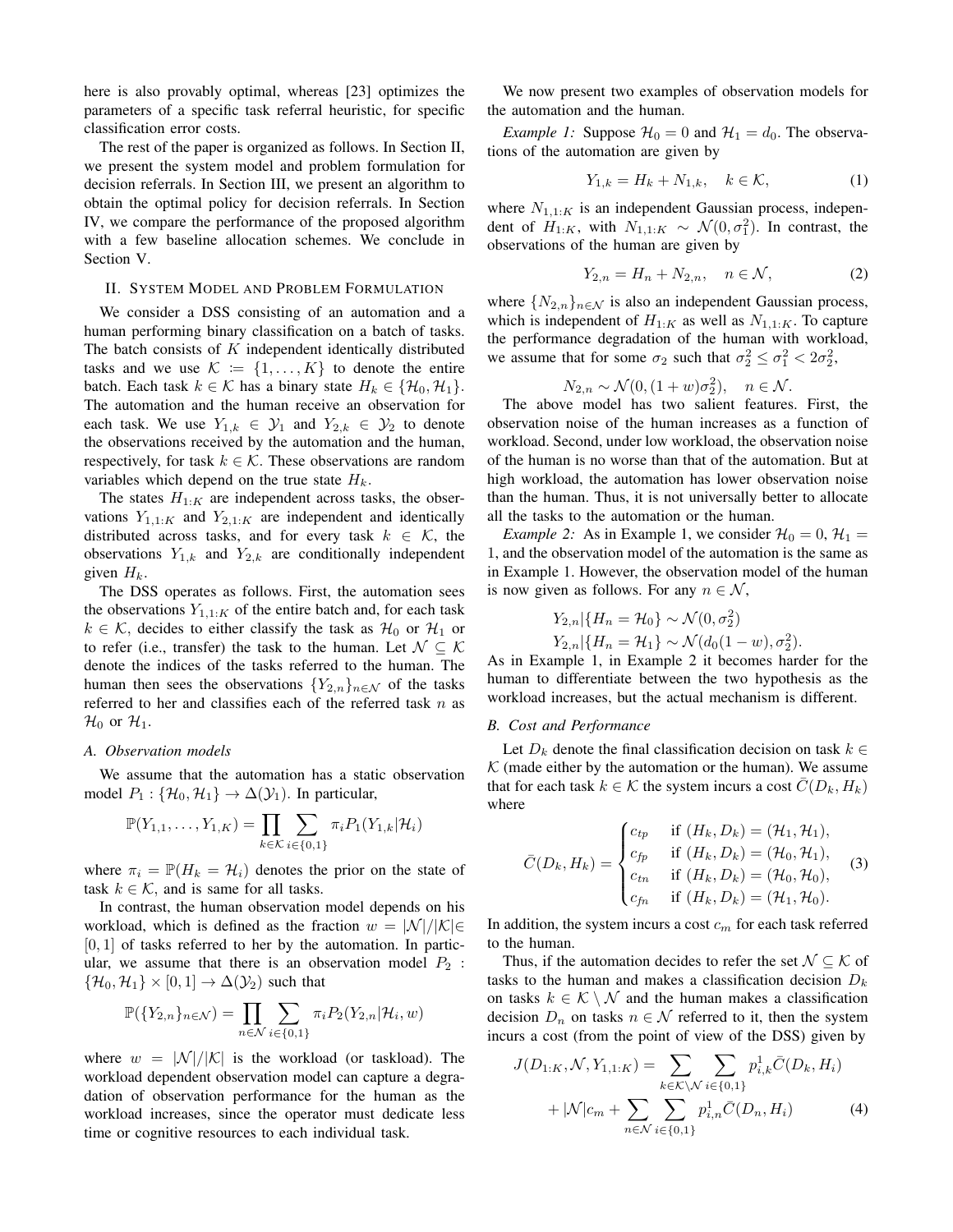where  $p_{i,k}^1$  is the posterior on the state  $H_k$  given the observation  $Y_{1,k}$ , *i.e.*,

$$
p_{i,k}^1 = \mathbb{P}(H_k = \mathcal{H}_i | Y_{1,k}), \quad i \in \{0, 1\}, k \in \mathcal{K}.
$$

Note that the automation does not know the decisions  ${D_n}_{n \in \mathcal{N}}$  made by the human and needs to form a posterior belief on them. For that matter, we introduce a model for the decisions made by the human.

## *C. Human Decision Model*

We impose the following assumption on the decision making of the human.

*Assumption 1:* For each task  $n \in \mathcal{N}$ , the human decides between  $\mathcal{H}_0$  and  $\mathcal{H}_1$  based only on the observation  $Y_{2,n}$ . In particular, the human does not have access to the automation's observation  $Y_{1,n}$ . The human also does not account for the fact that the automation referred the task to her after observing the batch  $Y_{1,1:K}$ .

Assumption 1 can be justified based for example on the limited time that the operator has to make a decision. Note also that even in situations where the raw data received for classification by the automation and the human could be the same (for example, a picture or a text message),  $Y_{1,n}$ and  $Y_{2,n}$  would still typically differ. These random variables generally represent the high-level features detected in the raw data by the automation's signal processing pipeline or the human's cognitive process respectively, on which the final decision would be based. Hence, it is reasonable to assume that the human does not have access to or means to interpret the features  $Y_{1,n}$  detected by the automation.

Let  $P_{2,tp}(w)$  and  $P_{2,fp}(w)$  denote the false and true positive probabilities of the human's decision when operating at a workload of w, i.e.,

$$
P_{2,tp}(w) = \mathbb{P}(D_{2,n} = \mathcal{H}_1 | \mathcal{H}_n = \mathcal{H}_1, w), \quad \forall n \in \mathcal{N}, \text{ (5a)}
$$
  

$$
P_{2,fp}(w) = \mathbb{P}(D_{2,n} = \mathcal{H}_1 | \mathcal{H}_n = \mathcal{H}_0, w), \quad \forall n \in \mathcal{N}. \text{ (5b)}
$$

In practice, these probabilities can be obtained through preliminary calibration experiments with the human operator [12], [25]. Alternatively, we discuss below through two examples how these functions can be obtained from firstprinciple reasoning.

*1) Threshold-Based Classification Rule:* Assume  $\mathcal{H}_0$  <  $\mathcal{H}_1$  are scalar values and that the human uses a thresholdbased decision rule to make a decision, i.e., for every workload  $w \in [0, 1]$  there exists a threshold  $\tau(w)$  such that for task  $n \in \mathcal{N}$ , the human's decision with observation  $Y_{2,n}$ is given by

$$
D_n = \begin{cases} \mathcal{H}_0, & \text{if } Y_{2,n} < \tau(w), \\ \mathcal{H}_1, & \text{if } Y_{2,n} \ge \tau(w). \end{cases} \tag{6}
$$

Then, the true and false positive probabilities are given by

$$
P_{2,tp}(w) = \mathbb{P}(Y_{2,n} \ge \tau(w)|H_n = \mathcal{H}_1),
$$
  
\n
$$
P_{2,fp}(w) = \mathbb{P}(Y_{2,n} \ge \tau(w)|H_n = \mathcal{H}_0),
$$

which can be computed by the automation from the knowledge of the threshold  $\tau$  and the observation model  $\mathbb{P}(Y_{2,n}|H_n)$ . We present one such example below.

*Example 3:* Consider the observation models of Example 1 and 2. Let  $Q(x) := \frac{1}{\sqrt{2}}$  $\frac{1}{2\pi} \int_{x}^{\infty} e^{-z^2/2} dz$  denote the tail distribution function of the standard normal distribution. For the model of Example 1,

$$
P_{2,fp}(w) = \mathcal{Q}\left(\frac{\tau(w)}{\sigma_2\sqrt{1+w}}\right), P_{2,tp}(w) = \mathcal{Q}\left(\frac{\tau(w) - d_0}{\sigma_2\sqrt{1+w}}\right)
$$

.

For the model of Example 2,

$$
P_{2,fp}(w) = \mathcal{Q}\left(\frac{\tau(w)}{\sigma_2}\right), P_{2,tp}(w) = \mathcal{Q}\left(\frac{\tau(w) - d(w)}{\sigma_2}\right).
$$

A threshold-based rule does not have to be implemented on  $Y_{2,n}$  however. For example, if the human behaved as an optimal Bayes classifier, she would choose between  $\mathcal{H}_0$  and  $\mathcal{H}_1$  by using a standard Bayes likelihood ratio test [26]. One way to write the resulting decision rule is

$$
D_n = \begin{cases} \mathcal{H}_0, & \text{if } p_{1,n}^2(w) < \rho_{th}, \\ \mathcal{H}_1, & \text{if } p_{1,n}^2(w) \ge \rho_{th}, \end{cases}
$$
 (7)

where  $p_{1,n}^2(w)$  denotes the posterior probability of task n having state  $\mathcal{H}_1$  given the observation  $Y_{2,n}$  and workload w, *i.e.*,  $p_{i,n}^{\overline{2}}(w) \coloneqq \mathbb{P}(H_n = \mathcal{H}_i | Y_{2,n}, w)$  and

$$
\rho_{th} = \frac{c_{fp} - c_{tn}}{c_{fp} - c_{tn} + c_{fn} - c_{tp}},
$$

where  $c_{tp}, c_{fp}$  and so on are the classification decision costs given by (3). As a result, we can write the probabilities (5) as

$$
P_{2,tp}(w) = \mathbb{P}(p_{1,n}^2(w) \ge \rho_{th}|H_k = \mathcal{H}_1),
$$
  
\n
$$
P_{2,fp}^2(w) = \mathbb{P}(p_{1,n}^2(w) \ge \rho_{th}|H_k = \mathcal{H}_0).
$$

For example, in the observation model of Example 1, standard calculations show that the decision rule (7) can be rewritten as a threshold-based rule (6) on  $Y_{2,k}$  with

$$
\tau(w) = \frac{d_0}{2} + \frac{(1+w)\sigma_2^2}{d_0} \ln \left( \frac{(c_{fp} - c_{tn})\pi_0}{(c_{fn} - c_{tp})\pi_1} \right).
$$

and hence  $P_{2,fp}$  and  $P_{2,tp}$  can be expressed again in terms of the Q function.

*2) Softmax Decision Rule:* Human decision making under uncertainty need not be Bayesian or deterministic with a fixed classification threshold. A possible model discussed in [13], [27] is the softmax rule, which is probabilistic and depends on the relative expected costs of various actions. This decision rule for the human is written as follows. For task  $n \in \mathcal{N}$ , define

$$
P_n(w) = S\left(p_{1,n}^2(w)c_{tp} + p_{0,n}^2(w)c_{fp}\right),
$$

with S the sigmoid function  $S(x) = \frac{1}{1+e^{-x}}$ . Then, the decision of the human is

$$
D_n = \begin{cases} \mathcal{H}_1, & \text{w.p. } P_n(w), \\ \mathcal{H}_0, & \text{w.p. } 1 - P_n(w). \end{cases}
$$

Again, it is possible to compute the functions in (5) from this rule and an observation model for  $Y_{2,n}|H_n$ .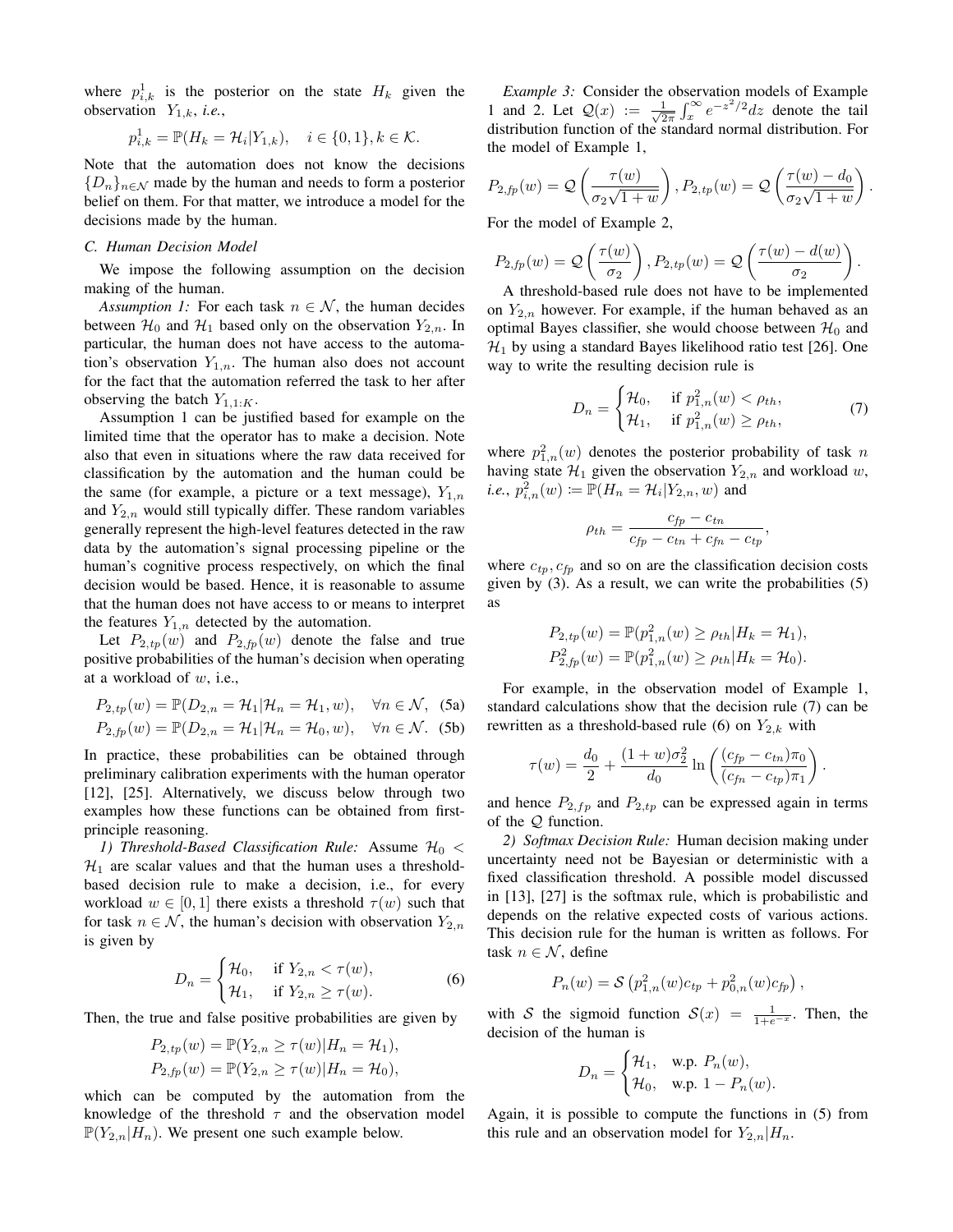## *D. The optimization problem*

The DSS does not need to know the complete model according to which the human makes the decision; rather it simply needs to know the probabilities  $P_{2,tp}(w)$  and  $P_{2,fn}(w)$  given by (5). Given the probabilities, the expected performance (averaged over the decisions made by the human) is given by

$$
\bar{J}(\mathcal{N}, \{D_k\}_{k \in \mathcal{K} \setminus \mathcal{N}}, \{p_{i,1:K}^1\}_{i \in \{0,1\}}) \n= \sum_{k \in \mathcal{K} \setminus \mathcal{N}} \sum_{i \in \{0,1\}} p_{i,k}^1 \bar{C}(D_k, H_i) \n+ |\mathcal{N}|c_m + \Gamma_2(\mathcal{N}, |\mathcal{N}|/|\mathcal{K}|),
$$
\n(8)

where

$$
\Gamma_2(\mathcal{N}, w) = \sum_{n \in \mathcal{N}} \Big( p_{1,n}^1 [P_{2,tp}(w)c_{tp} + (1 - P_{2,tp}(w))c_{fn}] + p_{0,n}^1 [P_{2,fp}(w)c_{fp} + (1 - P_{2,fp}(w))c_{tn}] \Big).
$$
\n(9)

We are interested in the following optimization problem.

*Problem 1:* Given the posterior beliefs  $\{p_{i,k}^1\}_{k \in \mathcal{K}}, i \in$  $\{0, 1\}$  of the automation, and the decision distribution  $P_{2,tp}$ ;  $P_{2,fp}$  :  $[0,1] \rightarrow [0,1]$  of the human, determine N and  $\{D_k\}_{k\in\mathbb{N}}$  so as to maximize  $\bar{J}(\mathcal{N}, \{D_k\}_{k \in \mathcal{K} \setminus \mathcal{N}}, \{p_{i,1:K}^1\}_{i \in \{0,1\}})$  given by (8).

#### III. MAIN RESULTS

In this section, we present an algorithm to find the optimal solution to Problem 1. The main idea of our algorithm is as follows. In Section III-A we present an efficient solution for the sub-problem where the constraint  $|N|$  to a pre-specified value. Then, in Section III-B, we present an algorithm that searches for the optimal solution by iterating over  $|\mathcal{N}| \in$  $\{0, 1, \ldots, K\}.$ 

#### *A. Optimal Allocation under Fixed Workload*

Suppose the workload w (or equivalently, the number  $|\mathcal{N}|$ of tasks to be referred) is pre-specified, and the DSS has to choose which  $|N|$  tasks to refer to the human. For ease of notation, let  $p_k^1 = [p_{0,k}^1, p_{1,k}^1]$ , and define

$$
\bar{C}_1(D_k, p_k^1) = \sum_{\{0,1\}} p_{0,k}^1 \bar{C}(D_k, H_i)
$$
 (10)

and

$$
\bar{\Gamma}_2(p_k^1, w) = p_{1,k}^1 [P_{2,tp}(w)c_{tp} + (1 - P_{2,tp}(w))c_{fn}] + p_{0,k}^1 [P_{2,fp}(w)c_{fp} + (1 - P_{2,fp}(w))c_{tn}].
$$
\n(11)

First, observe that if a task  $k$  is not referred to the human, the the automation Bayes optimal decision  $D_k$  for task k is given by

$$
D_k = \begin{cases} \mathcal{H}_0, & \text{if } \bar{C}_1(p_k^1, \mathcal{H}_0) \le \bar{C}_1(p_k^1, \mathcal{H}_1), \\ \mathcal{H}_1, & \text{otherwise.} \end{cases} \tag{12}
$$

and the expected cost for task  $k$  is

$$
\bar{C}_1^*(p_k^1) = \min{\{\bar{C}_1(p_k^1, \mathcal{H}_0), \bar{C}_1(p_k^1, \mathcal{H}_1)\}}.
$$
 (13)

Thus,

$$
\bar{J}(\mathcal{N}, \{D_k\}_{k \in \mathcal{K} \setminus \mathcal{N}}, p_{1:K}^1) \n\geq \sum_{k \in \mathcal{K} \setminus \mathcal{N}} \bar{C}_1^*(p_k^1) + |\mathcal{N}|c_m + \sum_{n \in \mathcal{N}} \bar{\Gamma}_2(p_n^1, w) \n= \sum_{k \in \mathcal{K}} \bar{C}_1^*(p_k^1) - \sum_{n \in \mathcal{N}} G(p_n^1, |\mathcal{N}|/|\mathcal{K}|),
$$
\n(14)

where

$$
G(p_k^1, w) = \bar{C}_1^*(p_k^1) - \bar{\Gamma}_2(p_k^1, w) - c_m.
$$
 (15)

Note, the equality is achieved when the decisions  ${D_k}_{k \in K\setminus\mathcal{N}}$  are chosen according to (12). Thus, for a fixed  $|\mathcal{N}|$ ,  $\overline{J}(\mathcal{N}, \{D_k\}_{k \in \mathcal{K} \setminus \mathcal{N}}, p_{1:K}^1)$  is minimized when  $\mathcal{N}$ is chosen to maximize

$$
\bar{G}(\mathcal{N}) \coloneqq \sum_{n \in \mathcal{N}} G(p_n^1, |\mathcal{N}| / |\mathcal{K}|). \tag{16}
$$

Here,  $\overline{G}(\mathcal{N})$  is the total cost of 'offloading' the set of tasks N to the human. The total cost  $\bar{J}(\mathcal{N}, \{D_k\}_{k \in \mathcal{K} \setminus \mathcal{N}}, p_{1:K}^1)$  is minimized when  $\mathcal N$  is the set of states with the  $|\mathcal N|$  highest G−indices. This gives us the following result.

*Lemma 1:* For a pre-specified workload  $w = |\mathcal{N}|/|\mathcal{K}|$ , it is optimal to allocate the tasks with the highest  $|N|$  $G$ −indices given by (15).

*Proof:* The proof follows immediately from the discussion.



Fig. 1. *Numerical Example* (with  $c_{tp} = c_{tn}$  and  $c_{fp} = c_{fn}$ ): The red hill is the classification cost of the automation,  $\bar{C}_1^*(p_k^1)$ , as a function of posterior probability  $p_{1,k}^1$  of hypothesis  $\mathcal{H}_1$ . The blue lines show the expected classification cost for the human,  $\overline{\Gamma}_2(p_k^1, w)$ ,  $w \in \{1/K, ..., K/K\}$ . Batch size  $K = 20$ . The cost reduction for offloading is  $G(p_k^1, w)$ , which is the difference between the red and blue functions.

Fig. 1 can be used to illustrate the idea of G−index. Each task is a point  $p_{1,k}^1 \in [0,1]$ , and the *G*-index is difference between the automation's classification cost (in red) and the human classification cost (in blue) which depends on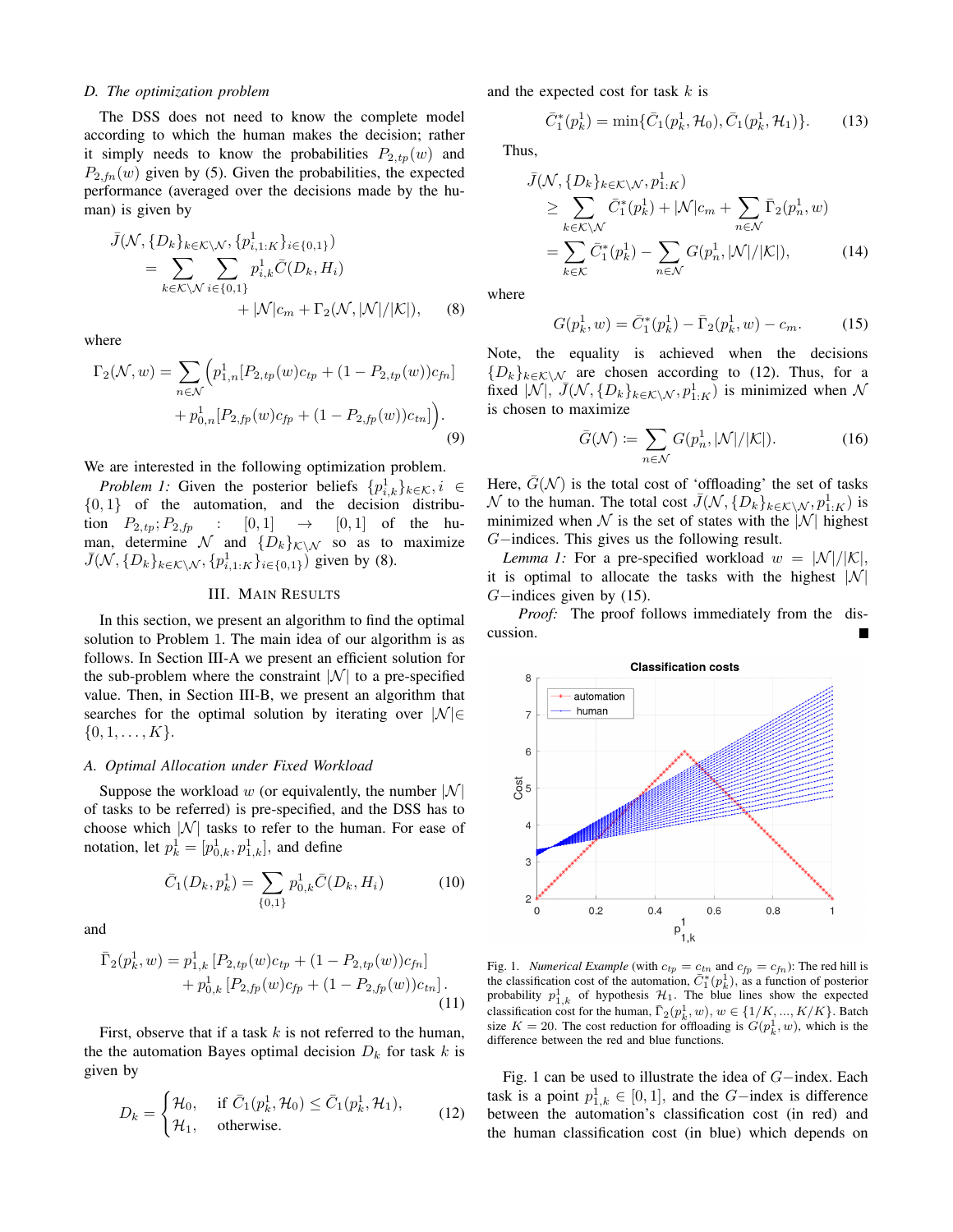workload. As the workload increases the cost of human decisions also goes up (slope increases). The total cost would be reduced if tasks with greater G−index values are referred to the human.

#### *B. Optimal Workload Distribution*

The task allocation strategy of Lemma 1 is optimal for a pre-specified workload w, but is not optimal in general. However, since there are only  $K + 1$  possible values of workload w, we can simply do a brute force search over all of them to find the optimal  $w$ . As argued above, minimizing the total expected cost is equivalent to minimizing

$$
\bar{G}^*(w) = \min_{\mathcal{N}:|\mathcal{N}|} = wK,\tag{17}
$$

over  $w \in \{0, 1/K, \ldots, 1\}$ . Thus, the optimal workload w can be identified by evaluating  $G^*(w)$  for all choices of w. The complete algorithm is shown in Algorithm 1.

# Algorithm 1: Optimal task allocation — Exhaustive workload search **Input:** Posterior probabilities of tasks  ${p_{1:K}^1}$ Output:  $w^*$ ,  $[a_1^{w^*}, a_2^{w^*}, \ldots, a_K^{w^*}]$ for  $w \in \{0, 1/K, 2/K, \ldots, 1\}$  do Initialize  $a_k^w = 0, \forall k = 1, 2, \dots, K$ . Compute  $[G(p_k^1, w)]_{k \in K}$ . Indices  $[i_1, ..., i_K] \leftarrow \text{Sort} \Downarrow ([G(p_k^1, w)]_{k \in \mathcal{K}})$ . Allocate first  $wK$  tasks to human:  $a_{i_1}^w = 1, \ldots, a_{i_{wK}}^w = 1.$ Compute total cost reduction for workload  $w$ :  $\bar{G}(w) \coloneqq \sum^{i_{wK}}$  $k=i_1$  $G(p_k^1, w)$ . end  $w^* \leftarrow \arg \max \bar{G}(w).$

*Theorem 1:* For an arbitrary batch of K tasks with corresponding posterior probabilities  $[p]_{:K}$ , Algorithm 1 gives the optimal workload  $w^*$  and task allocation  $[a_k^{w^*}]_{k \in \mathcal{K}}$ .

**return**  $w^*$ ;  $[a_1^{w^*}, a_2^{w^*}, \ldots, a_K^{w^*}].$ 

*Proof:* From Lemma 1 we see that for fixed workload  $w$ , the optimal allocation has  $wK$  tasks assigned to the human. As the first term  $\sum_{k=1}^{K} C_1^*(p_k^1)$  in (14) remains constant, the workload value maximizing the term  $\sum_{n \in \mathcal{N}} \bar{\Gamma}_2(p_n^1) + c_m$  over the entire batch minimizes the cost. This value  $w^*$  is found by Algorithm 1 by exhaustive search over all possible workload values.

To close this section, we consider a special situation where the optimal decision rule for the automation has an intuitive form.

*Corollary 1:* If the human behaves as an optimal Bayes classifier, the priors are uniform  $\mathbb{P}(H_k = \mathcal{H}_1) = \mathbb{P}(H_k =$  $\mathcal{H}_0$ ) and the decision costs satisfy  $c_{tp} = c_{tn} = 0$  and  $c_{fn} =$  $c_{\mathit{fp}},$  it is optimal for a given workload value  $w$  to allocate  $wK$ tasks to the human with the lowest values of  $\left| p_{1,k}^1 - \frac{1}{2} \right|, k \in \mathbb{Z}$  $\mathcal{K}.$ 

# IV. NUMERICAL SIMULATIONS

In this section we present a simulation experiment to compare the performance of the proposed algorithms with other baseline allocation schemes.

We consider the observation model of Example 2 with  $d_0 = 3$  and  $\pi = [0.8, 0.2]$ . The other parameters are chosen randomly according to  $\sigma_1 \sim U(1.5, 2), \sigma_2 \sim U(1, 1.5)$ ,  ${c_{fp}, c_{fn}} \sim U(8, 12), {c_{tp}, c_{tn}} \sim U(0, 2) \text{ and } c_m \sim$  $U(0, 0.5)$ . Here,  $U(a, b)$  denotes uniform distribution over the interval  $[a, b]$ . We compare the performance of the optimal policy with the following baselines:

• Blind allocation (BA), which decides on a workload  $w_{ba}^*$  before seeing the batch  $Y_{1,1:K}$  and refers  $w_{ba}^*|K|$ tasks to the human at random. The choice of  $w_{ba}^*$  in this case is given by

$$
w_{ba}^* = \arg \ \min_{w \in \mathcal{W}} \{ (1 - w)E_1 + wE_2(w) \},\
$$

where

$$
E_1 = \pi_1 (P_{1,tp} c_{tp} + (1 - P_{1,tp}) c_{fn})
$$
  
+  $\pi_0 (P_{1,fp} c_{fp} + (1 - P_{1,fp}) c_{tn}),$   

$$
E_2(w) = c_m + \pi_1 (P_{2,tp}(w) c_{tp} + (1 - P_{2,tp}(w)) c_{fn})
$$
  
+  $\pi_0 (P_{2,fp}(w) c_{fp} + (1 - P_{2,fp}(w)) c_{tn}).$ 

• Static allocation (SA), which decides on the workload  $w_{sa}^*$  before seeing the batch  $Y_{1,1:K}$ , but then refers  $w_{sa}^*|K|$  tasks to the human according to Lemma 1. The choice of  $w_{sa}^*$  in this case is given by

$$
w_{sa}^{*} = \arg \min_{w \in \mathcal{W}} \mathbb{E}_{p_{1:K}^{1}} \left[ \min_{[a_{k}^{w}]_{k \in \mathcal{K}}} \sum_{k=1}^{K} C(p_{k}^{1}, a_{k}^{w}) \right], (18)
$$

$$
C(p_{1,k}^{1}, a_{k}^{w}) = (1 - a_{k}^{w})C_{1}(p_{1,k}^{1}) + a_{k}^{w} \bar{\Gamma}_{2}(p_{1,k}^{1}, w),
$$

where allocation vector  $[a_k^w]_{k \in \mathcal{K}}$  is for workload w with  $\sum_{k=1}^K a_k^w = wK.$ 

We choose 25 values of  $\{\sigma_1, \sigma_2, c_{fp}, c_{fn}, \{c_{tp}, c_{tn}, c_m\}$  at random as described above. For each choice of these parameters, we generate 2000 batches of size  $K = 20$ . The expected performance as well as the standard deviation of performance for each problem instance is shown in Fig. 2. The workload allocation to humans under the different policies is shown in Fig. 3.

The results show that decision referral has better performance and less variance (about 17% less cost and 3% less standard deviation) than blind allocation. It is also interesting to note that across the different instances, blind allocation has a higher variation of human workload than decision referrals. Finally, static allocation performs almost as well as the optimal allocation in almost all cases, suggesting that it may be a useful practical alternative.

Fig. 3 shows the workload allocations to the human under various policies. Blind allocation policy assigns either very low or very high workloads to the human.